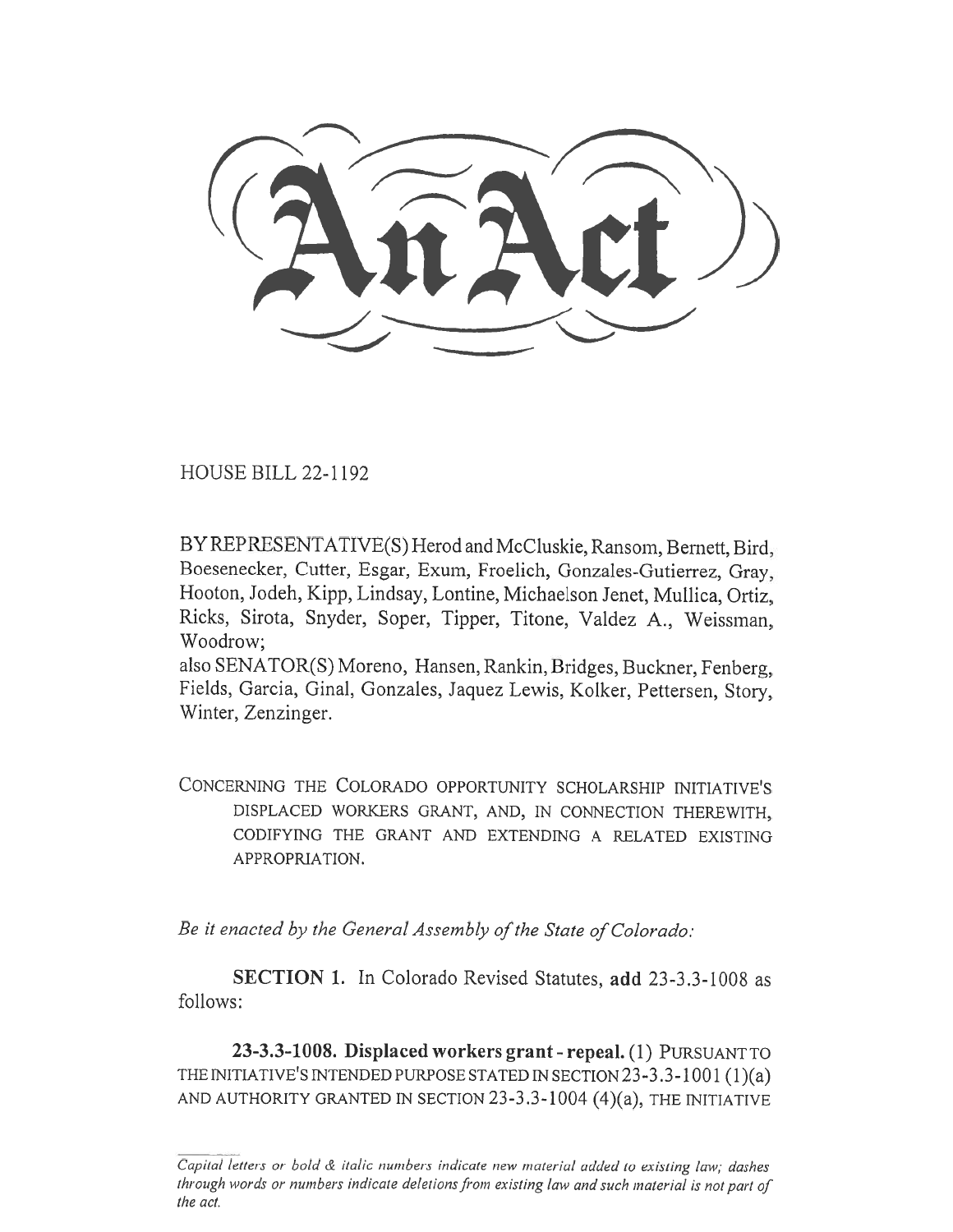MAY PROVIDE DISPLACED WORKERS GRANTS FOR THE PURPOSE OF SUPPORTING COLORADANS DISPLACED BY THE COVID-19 PANDEMIC WHO HAVE AN INCENTIVE TO RESKILL, UPSKILL, OR COMPLETE INDUSTRY-RECOGNIZED CREDENTIALS IN ORDER TO IMPROVE ECONOMIC PROSPECTS FOR THEMSELVES OR THEIR COMMUNITIES. THE INITIATIVE MUST DISPERSE GRANT AWARDS TO GRANT RECIPIENTS ON AN ANNUAL BASIS OR MORE FREQUENTLY, AS DETERMINED BY THE EXECUTIVE DIRECTOR OR THE EXECUTIVE DIRECTOR'S DESIGNEE.

(2) THIS SECTION IS REPEALED, EFFECTIVE JULY 1, 2024.

SECTION 2. In Session Laws of Colorado 2021, section 2 of chapter 318 (SB 21-232), amend (1) as follows:

Section 2. Appropriation. (1) (a) For the 2020-21 state fiscal year,  $\textcolor{blue}{\textbf{15,000,000}}$  \$1,950,000 is appropriated to the department of higher education for use by the Colorado opportunity scholarship initiative advisory board. This appropriation is from the workers, employers, and workforce centers cash fund created in section 24-75-231 (2)(a), C.R.S., and from IS OF money the state received from the federal coronavirus state fiscal recovery fund. The Colorado opportunity scholarship initiative advisory board may use this appropriation for the Colorado opportunity scholarship initiative's displaced workers grant. Any money appropriated in this scction not cxpcndcd prior to July 1, 2021, is furthcr appropriated to the  $\frac{1}{2}$ -Colorado opportunity scholarship-initiative-advisory board for the 2021-22 state fiscal year for the same purpose.

(b) FOR THE 2021-22 STATE FISCAL YEAR, \$13,050,000 IS APPROPRIATED TO THE DEPARTMENT OF HIGHER EDUCATION FOR USE BY THE COLORADO OPPORTUNITY SCHOLARSHIP INITIATIVE ADVISORY BOARD. THIS APPROPRIATION IS FROM THE WORKERS, EMPLOYERS, AND WORKFORCE CENTERS CASH FUND CREATED IN SECTION 24-75-231 (2)(a), C.R.S., AND IS OF MONEY THE STATE RECEIVED FROM THE FEDERAL CORONA VIRUS STATE FISCAL RECOVERY FUND. THE ADVISORY BOARD MAY USE THIS APPROPRIATION FOR THE COLORADO OPPORTUNITY SCHOLARSHIP INITIATIVE'S DISPLACED WORKERS GRANT. ANY MONEY APPROPRIATED IN THIS SECTION NOT EXPENDED PRIOR TO JULY 1, 2022, IS FURTHER APPROPRIATED TO THE DEPARTMENT OF HIGHER EDUCATION FOR USE BY THE ADVISORY BOARD FOR THE 2022-23 AND 2023-24 STATE FISCAL YEARS FOR THE SAME PURPOSE.

PAGE 2-HOUSE BILL 22-1192